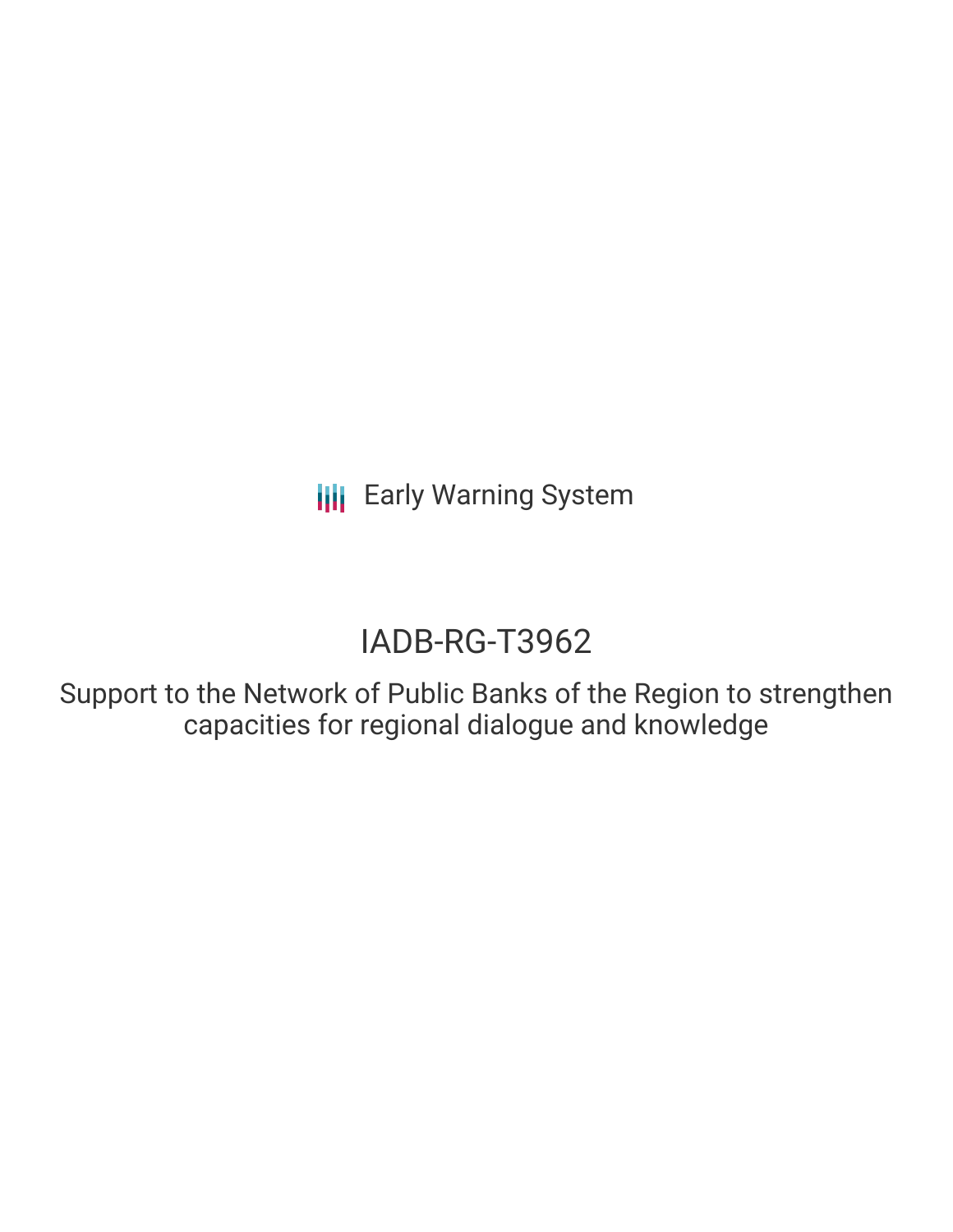

## Early Warning System Support to the Network of Public Banks of the Region to strengthen capacities for regional dialogue and knowledge

#### **Quick Facts**

| <b>Financial Institutions</b>  | Inter-American Development Bank (IADB)             |
|--------------------------------|----------------------------------------------------|
| <b>Status</b>                  | Approved                                           |
| <b>Bank Risk Rating</b>        |                                                    |
| <b>Borrower</b>                | Regional                                           |
| <b>Sectors</b>                 | Finance, Law and Government, Technical Cooperation |
| <b>Investment Type(s)</b>      | <b>Advisory Services, Grant</b>                    |
| <b>Investment Amount (USD)</b> | $$0.12$ million                                    |
| <b>Project Cost (USD)</b>      | $$0.12$ million                                    |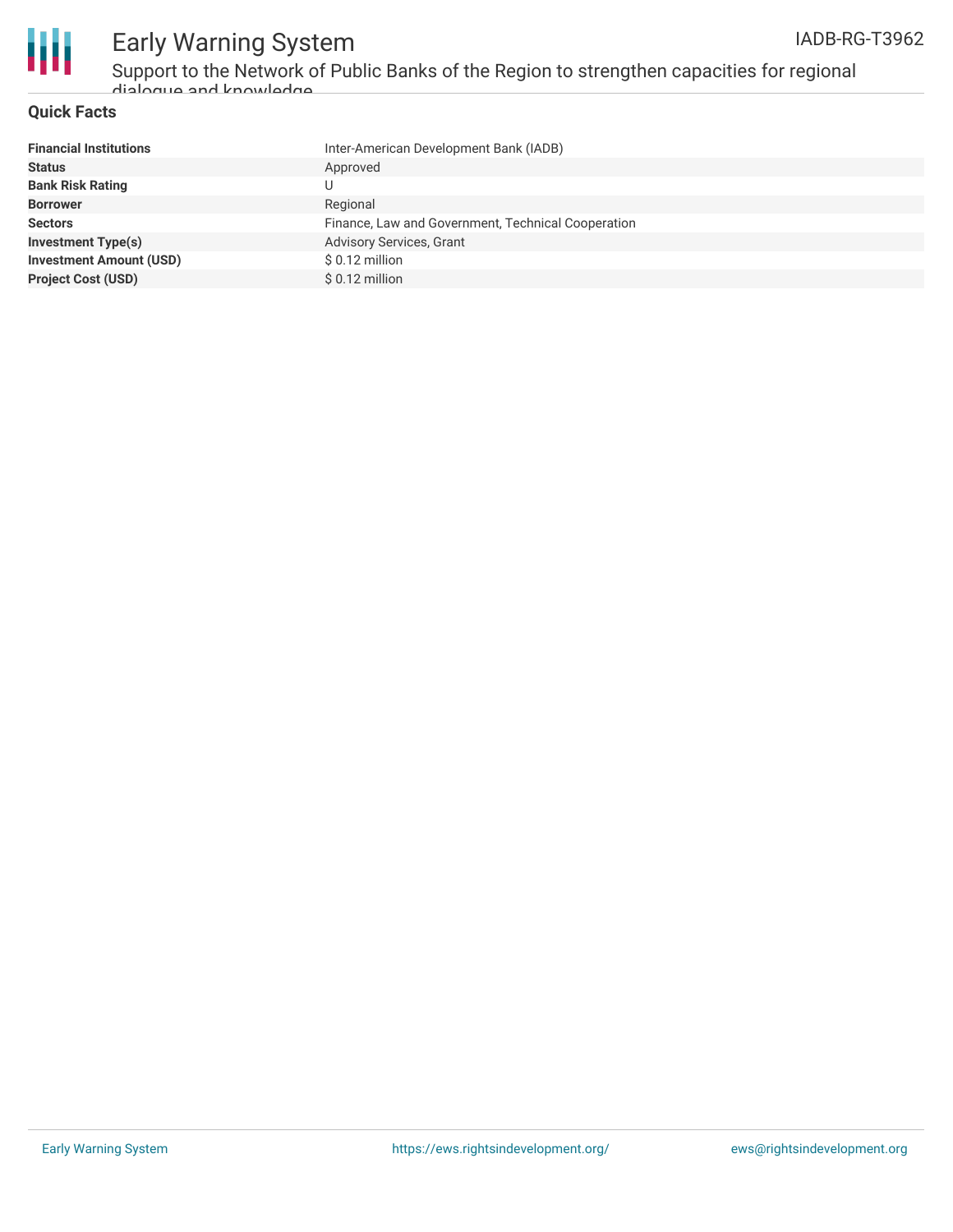



# Early Warning System Support to the Network of Public Banks of the Region to strengthen capacities for regional

dialogue and knowledge

#### **Project Description**

The main objective of this Technical Cooperation (TC) is the institutional strengthening of the Network of Public Banks of the Region in capacities for regional dialogue and knowledge. It is expected that the TC can contribute to: i) the improvement in the quality of the services provided by ALIDE to the Public Development Financing Institutions (IFD); and ii) to support the strengthening of technological innovation to boost the quality of IFD's financing policies in the region.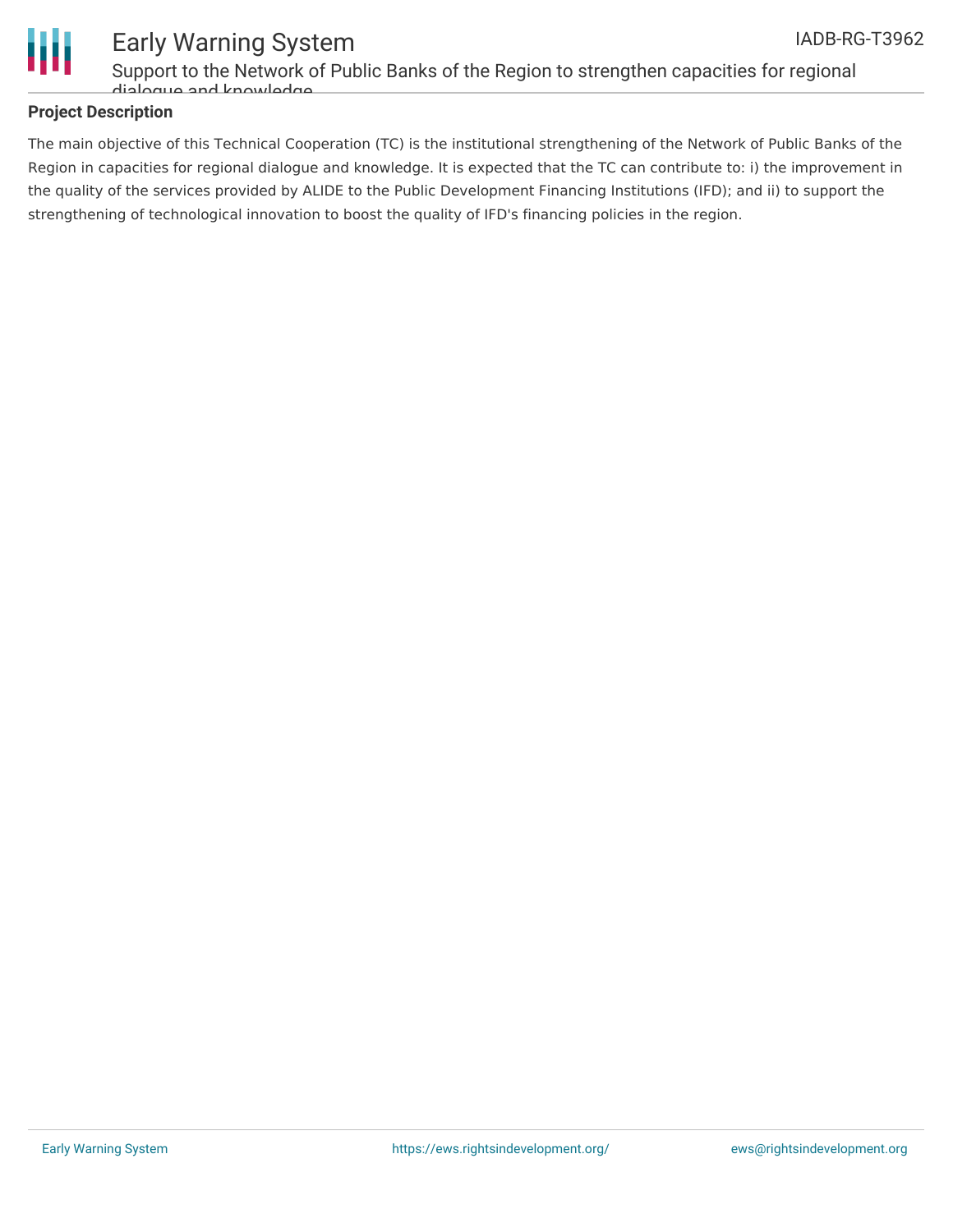



# Early Warning System

Support to the Network of Public Banks of the Region to strengthen capacities for regional dialogue and knowledge

#### **Investment Description**

• Inter-American Development Bank (IADB)